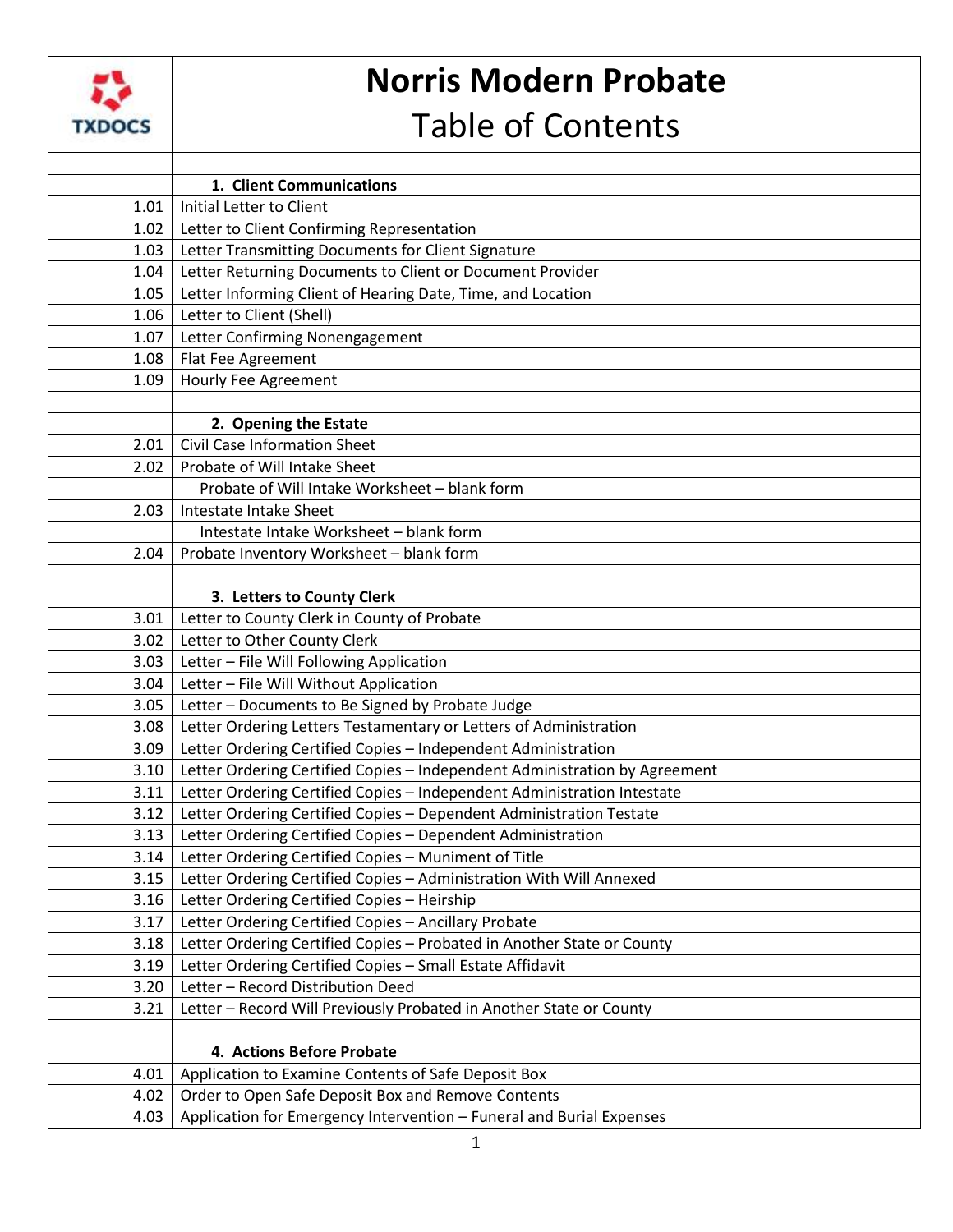| 4.04 | Order for Emergency Intervention - Funeral and Burial Expenses                  |
|------|---------------------------------------------------------------------------------|
| 4.05 | Application for Emergency Intervention - Protection and Storage of Property     |
| 4.06 | Order for Emergency Intervention - Protection and Storage of Property           |
| 4.07 | Letter - Turnover of Will Demand                                                |
| 4.08 | Motion to Show Cause to Deliver Will                                            |
| 4.09 | Order to Show Cause                                                             |
| 4.10 | Order Granting Motion to Deliver Will                                           |
|      |                                                                                 |
|      | 5. Information Gathering                                                        |
| 5.01 | Authorization to Furnish Documents and Information                              |
| 5.02 | Letter to Bank Regarding Accounts of Safe Deposit Box                           |
| 5.03 | Verification of Funds on Deposit                                                |
| 5.04 | Letter to Broker Requesting Account Information                                 |
| 5.05 | Verification of Safekeeping                                                     |
| 5.06 | Letter to Insurance Company Requesting Information About Policy                 |
| 5.07 | Letter to Insurance Agent                                                       |
| 5.08 | Life Insurance Policy Excluded from Decedent's Gross Estate - Letter            |
| 5.09 | Letter - Insurance on Life of Another                                           |
| 5.10 | Letter to Creditor Requesting Information About Debt                            |
| 5.11 | Letter Ordering Death Certificates                                              |
| 5.12 | Letter to Employer Regarding Employment and Death Benefits                      |
| 5.15 | Letter - Inquiries as to Accounts of Decedent                                   |
| 5.20 | Application for Disclosure of Digital Assets (Sec. 351.106)                     |
| 5.21 | Order for Disclosure of Digital Assets (Sec 351.106)                            |
| 5.22 | Letter - Request Concerning Digital Assets                                      |
| 5.23 | Request for Texas Motor Vehicle Information                                     |
| 5.24 | Letter - MERP Form to Heir for Signature (Medical)                              |
| 5.25 | <b>Texas MERP Authorization and Certification</b>                               |
| 5.26 | Letter - MERP Authorization to Agency (Medical)                                 |
| 5.27 | Letter - Dividend Reinvestment Program                                          |
| 5.28 | Letter - Terminate Brokerage Accounts                                           |
| 5.29 | Application for Access to Financial Records (Sec. 153.003)                      |
| 5.30 | Order for Access to Financial Records (Sec. 153.003)                            |
|      |                                                                                 |
|      | 6. Independent Administration (Testate)                                         |
| 6.01 | Application for Probate of Will - Independent Executor (Sec. 401.001)           |
| 6.02 | Order Admitting Will to Probate (Sec. 401.001)                                  |
| 6.03 | Application for Probate of Will - Ind. Admin by Agreement (Sec. 401.002a)       |
| 6.04 | Order Admitting Will to Probate (Sec. 401.002a)                                 |
| 6.05 | Application for Probate of Will Ind. Administrator by Agreement (Sec. 401.002b) |
| 6.06 | Order Admitting Will to Probate (Sec. 401.002b)                                 |
| 6.07 | Application for Probate of Will - Designated Administrator (Sec. 254.006)       |
| 6.08 | Order Admitting Will to Probate (Sec. 254.006)                                  |
| 6.09 | Application for Appointment of Successor Independent Executor                   |
| 6.10 | Order Appointing Successor Independent Executor                                 |
| 6.11 | Application for Probate - Post Muniment Conversion (Sec. 257.151)               |
| 6.12 | Order Appointing Independent [Executor-Administrator] (Sec. 257.151)            |
| 6.13 | Letter Advising Independent Executor Regarding Duties                           |
| 6.14 | Letter Advising Independent Administrator Regarding Duties                      |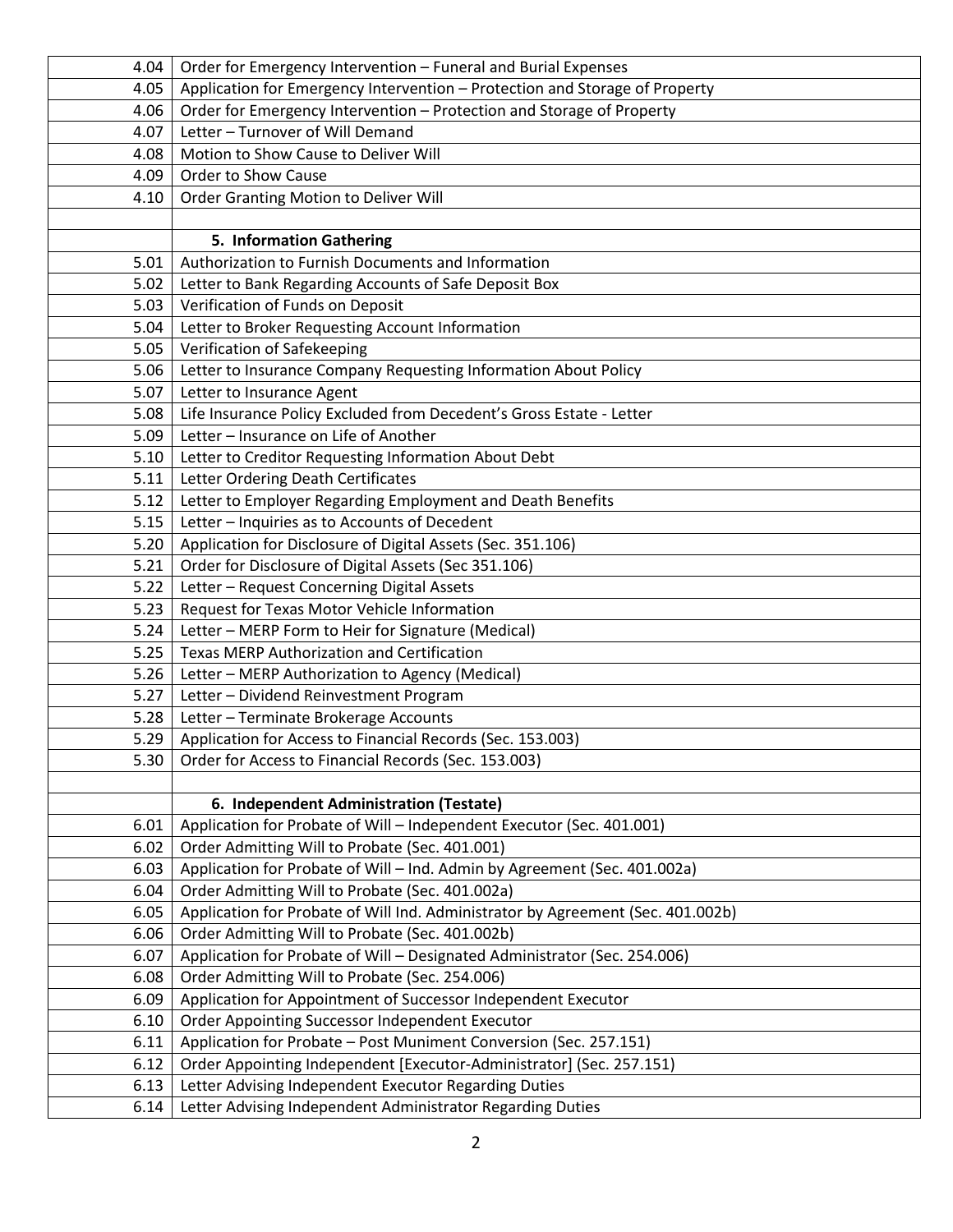|       | 7. Dependent Administration (Testate)                                            |
|-------|----------------------------------------------------------------------------------|
| 7.01  | Application for Probate of Will and for Letters Testamentary (Dependent)         |
| 7.02  | Order Admitting Will to Probate and Granting Letters Testamentary                |
| 7.03  | Letter Advising Dependent Executor Regarding Duties                              |
| 7.04  | <b>Order Appointing Successor Executor (Dependent)</b>                           |
| 7.05  | Letter Advising Dependent Executor Regarding Duties                              |
|       |                                                                                  |
|       | 8. Administration (Intestate)                                                    |
| 8.01  | Application for Letters of Dependent Administration (Intestate)                  |
| 8.02  | Order Granting Letters of Dependent Administration (Intestate)                   |
| 8.03  | Combined Application to Determine Heirship Letters of Administration (Intestate) |
| 8.04  | Judgment Determining Heirship and Granting Letters of Administration (Intestate) |
| 8.05  | Combined Application to Determine Heirship & Letters of Indep. Admin (Intestate) |
| 8.06  | Judgment Determining Heirship & Granting Letters of Indep. Admin. (Intestate)    |
| 8.07  | Application for Letters of Indep. Admin. by Agreement (Sec 401.003) (Intestate)  |
| 8.08  | Order Granting Letters of Independent Administration (Intestate)                 |
| 8.09  | Application for Appointment of Successor Independent Administrator (Intestate)   |
| 8.10  | Order Appointing Successor Administrator (Intestate)                             |
| 8.11  | Letter Advising Independent Administrator Regarding Duties (Intestate)           |
| 8.12  | Letter Advising Dependent Administrator Regarding Duties (Intestate)             |
| 8.13  | <b>Statement of Facts (Intestate)</b>                                            |
|       |                                                                                  |
|       | 9. Temporary Administration                                                      |
| 9.01  | Application for Temporary Administration                                         |
| 9.02  | Order Appointing Temporary Administrator                                         |
| 9.03  | Letters of Temporary Administration                                              |
| 9.04  | Letter Notice of Appointment of Temporary Administrator                          |
| 9.05  | Application to Enlarge Powers of Temporary Administrator                         |
| 9.06  | Order Enlarging Powers of Temporary Administrator                                |
| 9.07  | Order Making Temporary Administration Permanent                                  |
| 9.08  | Final Accounting of Temporary Administrator                                      |
| 9.09  | Order Approving Final Accounting of Temporary Administrator                      |
| 9.10  | Application to Close Temporary Administration                                    |
| 9.11  | <b>Order Closing Temporary Administration</b>                                    |
|       |                                                                                  |
|       | 10. Muniment of Title                                                            |
| 10.01 | Application for Probate of Will as Muniment of Title                             |
| 10.02 | Application for Probate of Will as Muniment of Title (Will Not Produced)         |
| 10.03 | Order Admitting Will to Probate as Muniment of Title                             |
| 10.04 | Affidavit RE Fulfillment of Will Admitted to Probate as a Muniment of Title      |
| 10.05 | Letter Advising of Muniment of Title Procedures                                  |
| 10.06 | Letter Transmitting Documents to Complete Transfer of Securities - MT            |
|       |                                                                                  |
|       | 11. Administration With Will Annexed                                             |
| 11.01 | Application for Probate of Will and for Letters of Administration                |
| 11.02 | Order Admitting Will to Probate and Granting Letters of Administration           |
| 11.03 | Letter Advising Administrator Regarding Duties                                   |
|       |                                                                                  |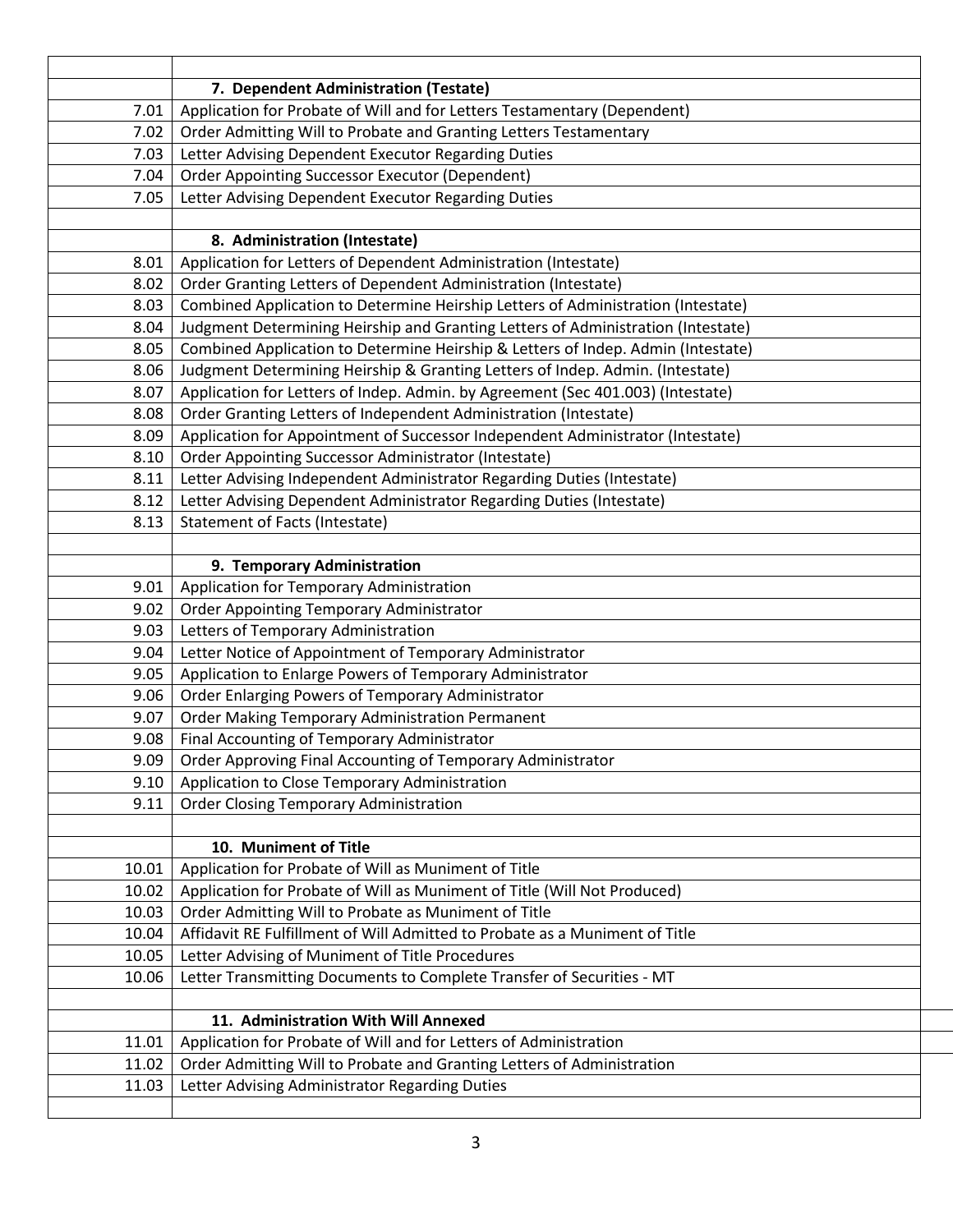|                | 12. Heirship                                                                                            |
|----------------|---------------------------------------------------------------------------------------------------------|
| 12.01          | Application to Determine Heirship                                                                       |
| 12.02          | Affidavit Concerning Identity of Heirs (for filing in real property records)                            |
| 12.03          | Affidavit Concerning Identity of Heirs (for heirship proceeding)                                        |
| 12.04          | Letter - Citation to Newspaper                                                                          |
| 12.05          | Certificate of Service of Citation                                                                      |
| 12.06          | Affidavit of Service of Citation                                                                        |
| 12.07          | <b>Judgment Declaring Heirship</b>                                                                      |
| 12.08          | Disclaimer to Heir or Beneficiary - Letter                                                              |
| 12.09          | Disclaimer of Interest or Power                                                                         |
| 12.10          | Copy Disclaimer to Executor or Administrator - Letter                                                   |
|                |                                                                                                         |
|                | 13. Ad Litem                                                                                            |
| 13.01          | Motion to Appoint Attorney Ad Litem                                                                     |
| 13.02          | Order Appointing Attorney Ad Litem                                                                      |
| 13.03          | Letter Advising Attorney Ad Litem                                                                       |
| 13.04          | Answer of Attorney Ad Litem                                                                             |
| 13.05          | Report of Attorney Ad Litem                                                                             |
| 13.06          | <b>Initial Disclosures</b>                                                                              |
|                |                                                                                                         |
|                | 14. Ancillary Probate                                                                                   |
| 14.01          | Distributee's Agreement for Ancillary Independent Administration                                        |
| 14.02          | Application for Ancillary Probate of Foreign Will-Issuance Letters Testamentary                         |
| 14.03          | Order - Application Ancillary Probate Foreign Will Issuance Letters Testate                             |
|                |                                                                                                         |
|                | 15. Proofs of Death and Other Facts                                                                     |
| 15.01<br>15.02 | Proof of Death and Other Facts (Testate)                                                                |
| 15.03          | Proof of Death and Other Facts (Intestate)<br>Proof of Death and Other Facts (Temporary Administration) |
| 15.04          | Proof of Death and Other Facts (Muniment of Title)                                                      |
| 15.05          | Proof of Death and Other Facts (Post Muniment Conversion)                                               |
|                |                                                                                                         |
|                | 16. Oaths                                                                                               |
| 16.01          | Oath of [Independent] Executor                                                                          |
| 16.02          | Oath of Administrator                                                                                   |
| 16.03          | Oath of Temporary Administrator                                                                         |
| 16.04          | Oath of Administrator With Will Annexed                                                                 |
| 16.05          | Letter - Oath to Executor(s)                                                                            |
| 16.06          | Letter - Oath to Administrator                                                                          |
|                |                                                                                                         |
|                | 17. Small Estate Affidavit                                                                              |
| 17.01          | Small Estate Affidavit                                                                                  |
| 17.02          | Order on Small Estate Affidavit                                                                         |
| 17.03          | Letter Transmitting Small Estate Affidavit to Witness                                                   |
| 17.04          | Letter Transmitting Small Estate Affidavit to Heir or Distributee                                       |
| 17.05          | Letter Transmitting Documents to Complete Transfer of Securities - SEA                                  |
|                |                                                                                                         |
|                | 18. Waivers                                                                                             |
| 18.01          | Waiver of Notice and Consent to Ind. Admin. (Sec. 401.004)                                              |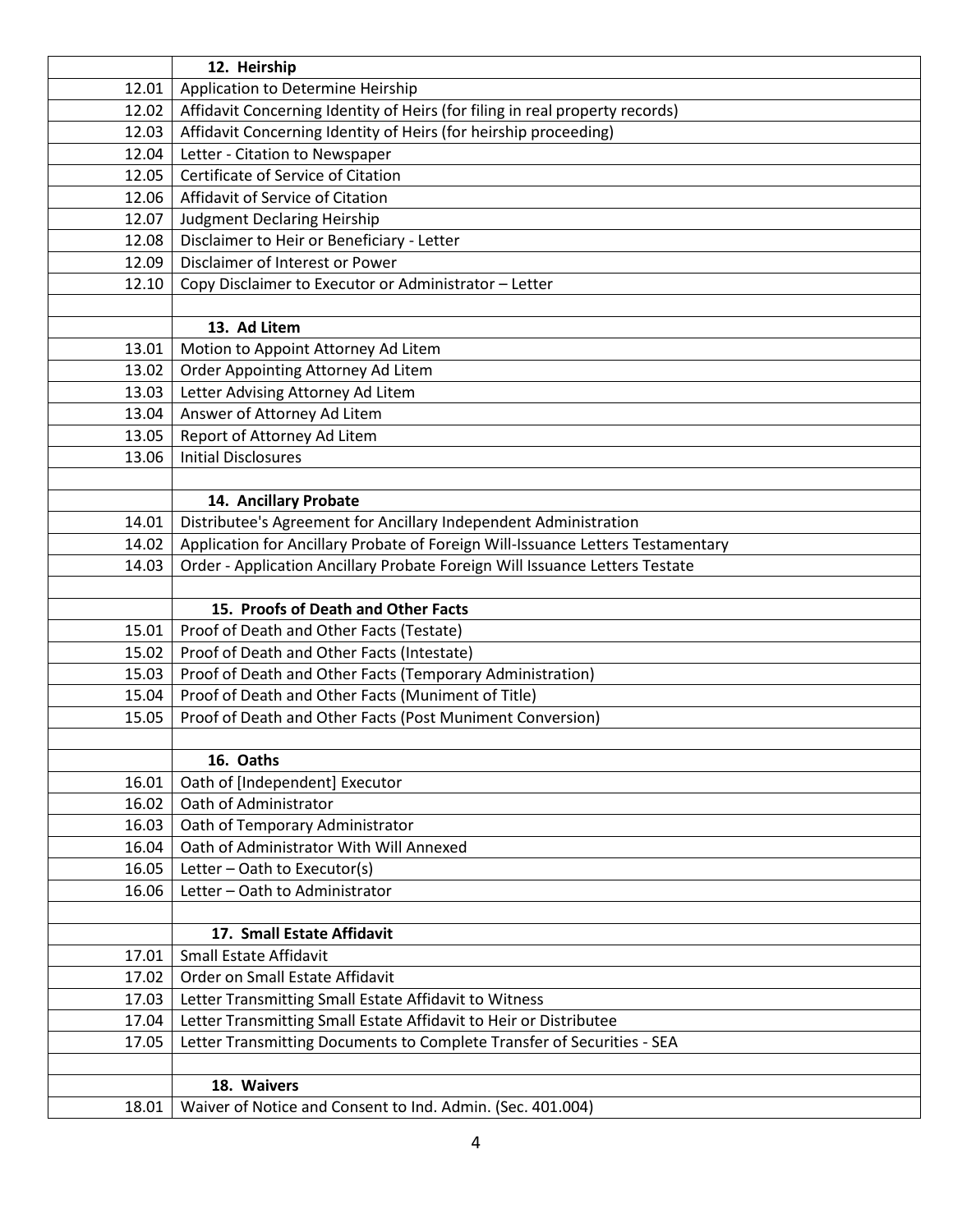| 18.02 | Waiver by Beneficiary of Notice of Admission of Will (Ch. 308)                 |
|-------|--------------------------------------------------------------------------------|
| 18.03 | Waiver of Notice and Consent by Heir - Probate After 4 Years (Sec. 258.051)    |
| 18.04 | Waiver of Notice and Citation - Will Not Produced in Court                     |
| 18.05 | Waiver of Notice (Sec. 202.056)                                                |
| 18.06 | Waiver of Right to Receive Inventory and Appraisement                          |
| 18.07 | Waiver of Appointment and Right to Letters Testamentary                        |
| 18.08 | Waiver of Appointment and Right to Letters of Administration                   |
| 18.09 | Waiver of Appointment and Right to Letters of Temporary Administration         |
| 18.10 | Waiver of Appointment and Right to Letters of Administration With Will Annexed |
| 18.11 | Waiver of Letters Testamentary in Favor of Muniment of Title                   |
| 18.12 | Assignment of Interest                                                         |
|       |                                                                                |
|       | 19. Inventory                                                                  |
| 19.01 | Inventory, Appraisement and List of Claims                                     |
| 19.02 | Order Approving Inventory, Appraisement and List of Claims                     |
| 19.03 | Affidavit in Lieu of Inventory, Appraisement and List of Claims                |
| 19.04 | Application for Extension of Time to File Inventory                            |
| 19.05 | Order on Application for Extension of Time to File Inventory                   |
| 19.06 | Supplemental Inventory                                                         |
| 19.07 | Letter Transmitting Inventory to Appraiser                                     |
|       |                                                                                |
|       | 20. Notices to Creditors                                                       |
| 20.01 | Notice of Appointment by Newspaper Publication With Affidavit                  |
| 20.02 | Letter Transmitting Notice to Newspaper                                        |
| 20.03 | <b>Notice to Secured Creditors</b>                                             |
| 20.04 | Proof of Service of Notice to Secured Creditors                                |
| 20.05 | Permissive Notice to Unsecured Creditor                                        |
| 20.06 | Notice to Comptroller                                                          |
| 20.07 | Notice to Property Tax Appraisal District                                      |
| 20.08 | Letter - Claim Form to Creditor                                                |
|       |                                                                                |
|       | 21. Claims                                                                     |
| 21.01 | Authenticated Unsecured Claim                                                  |
| 21.02 | Allowance of Claim                                                             |
| 21.03 | Memorandum of Allowance of Claim                                               |
| 21.04 | Order Approving and Classifying Claim                                          |
| 21.05 | [Partial] Rejection of Claim                                                   |
| 21.06 | Memorandum of [Partial] Rejection of Claim                                     |
| 21.07 | Order [Partially] Disapproving Claim                                           |
| 21.08 | Letter - Advise Not to Allow Claim                                             |
| 21.09 | Response to Attempt to Collect Deficiency                                      |
| 21.10 | Letter - Unclaimed Funds to Comptroller                                        |
|       |                                                                                |
|       | 22. Check Returns                                                              |
| 22.01 | Returning Check to Social Security Administration                              |
| 22.02 | Returning Check to Department of Veteran Affairs                               |
|       |                                                                                |
|       | 23. Fees and Expenses                                                          |
| 23.01 | Application to Authorize Expenditure of Funds                                  |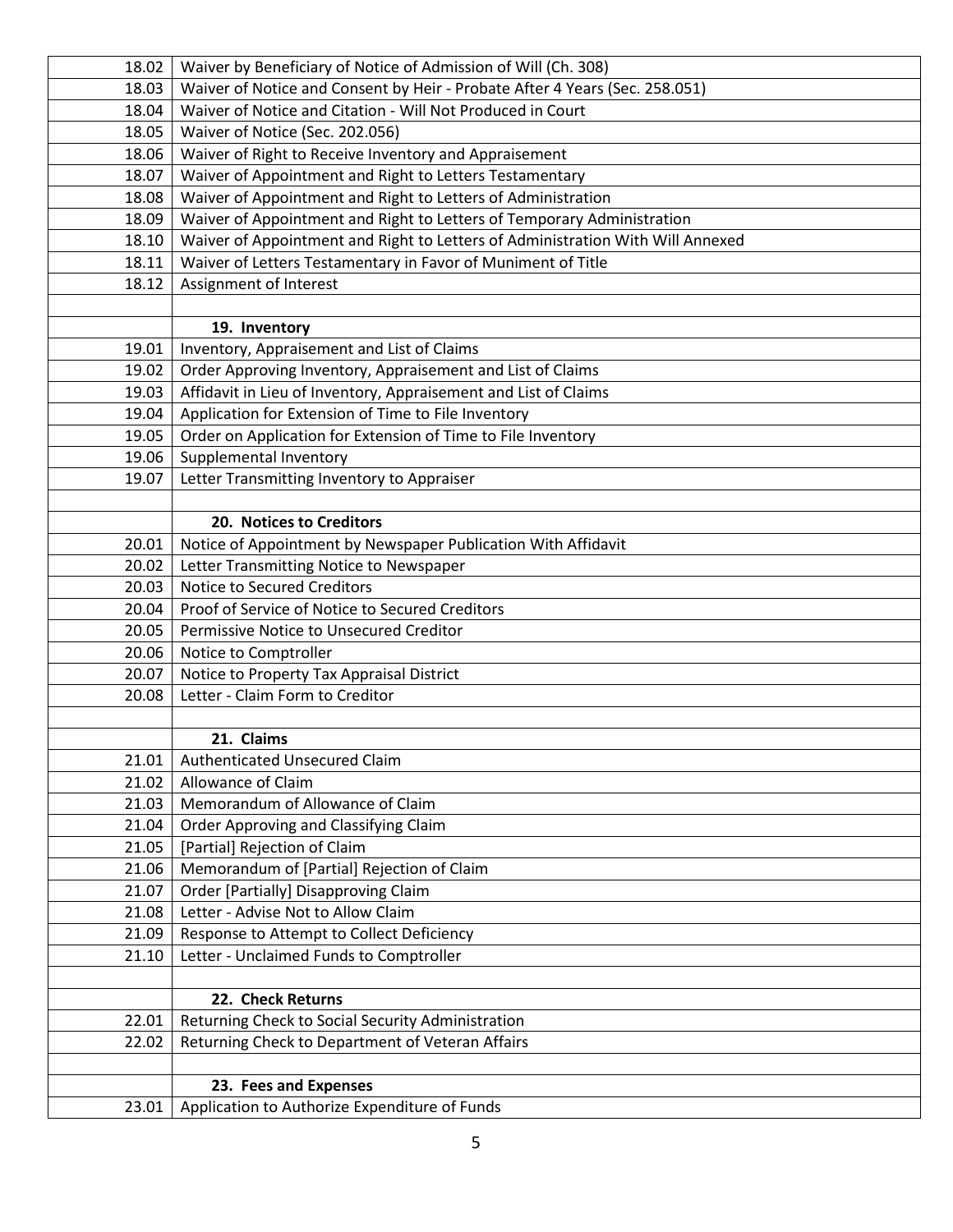| 23.02 | Order Authorizing Expenditure of Funds                                          |
|-------|---------------------------------------------------------------------------------|
| 23.03 | Application to Authorize Payment of Attorney's Fees and Expenses                |
| 23.04 | Order Authorizing Payment of Attorney's Fees and Expenses                       |
| 23.05 | Application to Authorize Reimbursement                                          |
| 23.06 | <b>Order Authorizing Reimbursement</b>                                          |
| 23.07 | Application to Ratify Expenditure                                               |
| 23.08 | <b>Order Ratifying Expenditure</b>                                              |
| 23.10 | Attorney's Fee Affidavit                                                        |
|       |                                                                                 |
|       | 24. Accountings                                                                 |
| 24.01 | <b>Annual Account</b>                                                           |
| 24.02 | <b>Order Approving Annual Account</b>                                           |
| 24.03 | <b>Account for Final Settlement</b>                                             |
| 24.04 | Certificate of Compliance for Service of Citation (Final Settlement)            |
| 24.05 | Order Approving Account Final Settlement and Authorizing Distribution of Estate |
| 24.06 | Letter Transmitting Account for Final Settlement to Client                      |
| 24.07 | Affidavit of Service of Citation (Final Account)                                |
| 24.08 | Certificate of Service of Citation (Final Account)                              |
| 24.09 | Letter - Copy of Account to Surety                                              |
| 24.10 | Letter - Discharge of Surety                                                    |
|       |                                                                                 |
|       | 25. Common Probate Forms                                                        |
| 25.01 | Notice to Beneficiary                                                           |
| 25.02 | Affidavit of Compliance for Notice to Beneficiaries by Personal Representative  |
| 25.03 | Attorney's Certificate of Compliance for Notice to Beneficiaries                |
| 25.04 | Bond of Personal Representative (Person)                                        |
| 25.05 | Bond of Personal Representative (Corporate)                                     |
|       |                                                                                 |
|       | 26. Miscellaneous Affidavits and Declarations                                   |
| 26.01 | Affidavit of Heir After Period for Probate                                      |
| 26.02 | Affidavit of Domicile                                                           |
| 26.03 | Affidavit Regarding Debts and Taxes                                             |
| 26.04 | Affidavit of No Debts                                                           |
| 26.05 | Notice of Party's Current Address                                               |
| 26.06 | <b>Unsworn Declaration</b>                                                      |
| 26.07 | <b>Unsworn Declaration Jurat</b>                                                |
| 26.08 | Affidavit of Heirship for Motor Vehicle                                         |
| 26.09 | Affidavit of Death                                                              |
|       |                                                                                 |
|       | 27. Witnesses, Proofs, Interrogatories and Depositions                          |
| 27.01 | Proof by Subscribing Witness                                                    |
| 27.02 | Proof of Decedent's Signature                                                   |
| 27.03 | Letter to Witness Regarding Death and Other Facts                               |
| 27.04 | Proof of Handwriting and Other Facts                                            |
| 27.05 | Motion to Withdraw Purported Will                                               |
| 27.06 | Order Authorizing Withdrawal of Purported Will                                  |
| 27.07 | Receipt for Purported Will                                                      |
| 27.08 | Notice of Intention to Take Deposition Upon Written Questions                   |
| 27.09 | Direct Interrogatories to Subscribing Witness                                   |
|       |                                                                                 |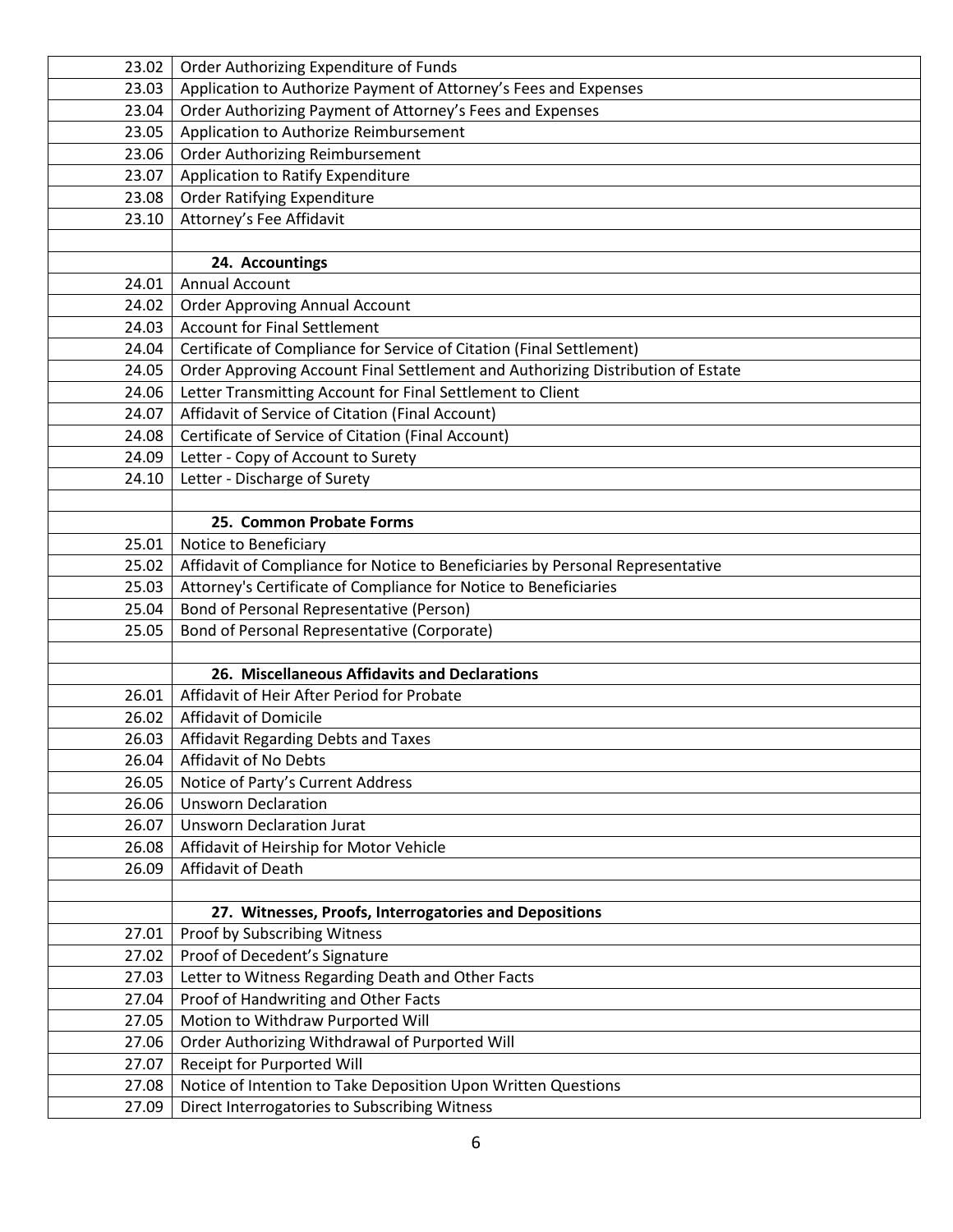| 27.10 | Answers to Interrogatories by Subscribing Witness                      |
|-------|------------------------------------------------------------------------|
| 27.11 | Interrogatories to Witness - Letter                                    |
| 27.12 | Letter to Subscribing Witness Regarding Testimony                      |
| 27.13 | Direct Interrogatories to Handwriting and Signature Witness            |
| 27.14 | Answers to Direct Interrogatories to Handwriting and Signature Witness |
| 27.15 | Proof of Subscribing Witness's Signature                               |
| 27.16 | Letter Thanking Witness for Appearing in Court                         |
|       |                                                                        |
|       | <b>28. IRS</b>                                                         |
| 28.01 | IRS Form SS-4 - Application for Employer Id. Number                    |
| 28.02 | Letter Transmitting Form SS-4                                          |
| 28.03 | IRS Form W-9 - Request for Taxpayer Id. Number                         |
| 28.04 | Letter Transmitting Form W-9                                           |
| 28.05 | IRS Form 56 - Notice Concerning Fiduciary Relationship                 |
| 28.06 | Letter Transmitting Form 56                                            |
| 28.07 | IRS Form 712 - Life Insurance Statement                                |
| 28.08 | Letter Transmitting Form 712                                           |
| 28.09 | IRS Form 2848 - Power of Attorney and Declaration of Representative    |
| 28.10 | Letter Transmitting Form 2848                                          |
| 28.11 | IRS Form 4506 - Request for Copy of Tax Return                         |
| 28.12 | Letter Transmitting IRS Form 4506                                      |
| 28.13 | IRS Form 4506-T - Request for Transcript of Tax Return                 |
| 28.14 | Letter Transmitting IRS Form 4506-T                                    |
| 28.15 | IRS Form 4768 - Application for Extension of Time                      |
| 28.16 | Letter Transmitting IRS Form 4768                                      |
| 28.17 | IRS Form 8821 - Tax Information Authorization                          |
| 28.18 | Letter Transmitting IRS Form 8821                                      |
| 28.19 | IRS Form 8822 - Change of Address                                      |
| 28.20 | Letter Transmitting IRS Form 8822                                      |
|       |                                                                        |
|       | 29. Property Sales and Transfers                                       |
| 29.01 | Application to Dispose of Personal Effects                             |
| 29.02 | Order Authorizing Disposal of Personal Effects                         |
| 29.03 | Application for Order Authorizing Sale of Personal Property            |
| 29.04 | Order Authorizing Sale of Personal Property                            |
| 29.05 | Report of Sale of Personal Property                                    |
| 29.06 | Order Approving Sale of Personal Property                              |
| 29.07 | Report of Contract for Sale of Personal Property                       |
| 29.08 | Order Confirming Sale of Personal Property                             |
| 29.09 | Application for Order of Sale of Real Property                         |
| 29.10 | Order of Sale of Real Property                                         |
| 29.11 | Report of Sale of Real Property                                        |
| 29.12 | Deed                                                                   |
| 29.13 | Order Approving Sale of Real Property                                  |
| 29.14 | Report of Contract for Sale of Real Property                           |
| 29.15 | Order Confirming Sale of Real Property                                 |
| 29.16 | Application to Authorize Lease of Minerals                             |
| 29.17 | Order Authorizing Lease of Minerals                                    |
| 29.18 | <b>Irrevocable Stock Power</b>                                         |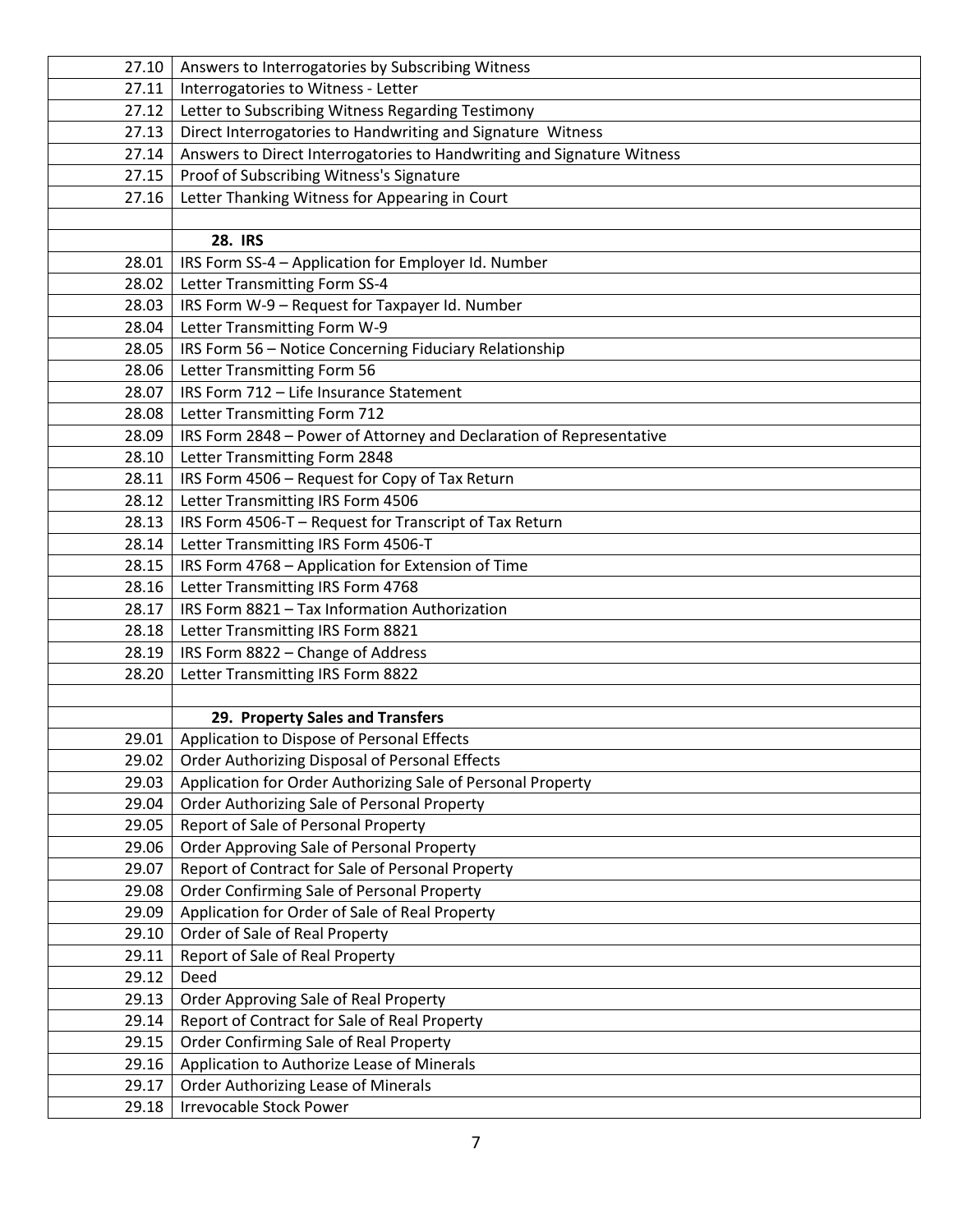| 29.19 | <b>Irrevocable Bond Power</b>                                                |
|-------|------------------------------------------------------------------------------|
| 29.20 | Application to Set Aside Report of Sale and Order Approving Sale             |
| 29.21 | Order to Set Aside Order Approving Sale of Real Property                     |
| 29.22 | Application to Set Aside Order Confirming Sale of Real Property              |
| 29.23 | Order to Set Aside Order Confirming Sale of Real Property                    |
| 29.24 | <b>Distribution Deed</b>                                                     |
| 29.25 | Verified Exhibit Showing Condition of the Estate                             |
| 29.26 | Application to Mortgage Minor's Interest                                     |
| 29.27 | <b>Agreement Concerning Deposits</b>                                         |
|       |                                                                              |
|       | 30. Securities                                                               |
| 30.01 | Letter - Change of Address for Securities                                    |
| 30.02 | Letter - Valuation of Securities                                             |
| 30.03 | Letter - Transfer of Securities (all but Small Estate and Muniment of Title) |
| 30.04 | Letter - Securities to Transferee                                            |
|       |                                                                              |
|       | 31. Allowances and Exemptions                                                |
| 31.01 | Application for Allowance in Lieu of Exempt Property                         |
| 31.02 | Order on Allowance in Lieu of Exempt Property                                |
| 31.03 | <b>Application for Family Allowance</b>                                      |
| 31.04 | Order on Family Allowance                                                    |
| 31.05 | Application to Set Aside Exempt Property                                     |
| 31.06 | Order to Set Aside Exempt Property                                           |
|       |                                                                              |
|       | 32. Closing the Estate                                                       |
| 32.01 | Application to Close Estate and Discharge Personal Representative            |
| 32.02 | Order Closing Estate and Discharging Personal Representative                 |
| 32.03 | Distributees Application to Close Administration                             |
| 32.04 | Order on Distributees Application to Close Administration                    |
| 32.05 | Closing Report for Independent Administration                                |
|       |                                                                              |
|       | 33. Letters to Heirs and Beneficiaries                                       |
| 33.01 | Letter Notice to Beneficiary of Representation of Personal Representative    |
| 33.02 | Letter Transmitting Inventory to Beneficiary                                 |
| 33.03 | Letter Transmitting Insurance Benefits to Beneficiary                        |
| 33.04 | Letter Advising Beneficiary or Heir of Tax Basis                             |
| 33.05 | Letter Forwarding Distribution to Heirs and Beneficiaries                    |
|       |                                                                              |
|       | 34. General Forms                                                            |
| 34.01 | Appointment of Resident Agent                                                |
| 34.02 | Appointment of Resident Agent - Letter                                       |
| 34.03 | <b>Receipt and Release</b>                                                   |
| 34.04 | Receipt (Generic)                                                            |
| 34.05 | <b>Suggestion of Death</b>                                                   |
| 34.06 | Motion for Leave to Substitute Counsel                                       |
| 34.07 | Order Granting Substitution of Counsel                                       |
| 34.08 | Motion for Leave to Withdraw as Counsel                                      |
| 34.09 | Order Granting Motion to Withdraw as Counsel                                 |
| 34.10 | Motion for Leave to Withdraw and Substitute Counsel                          |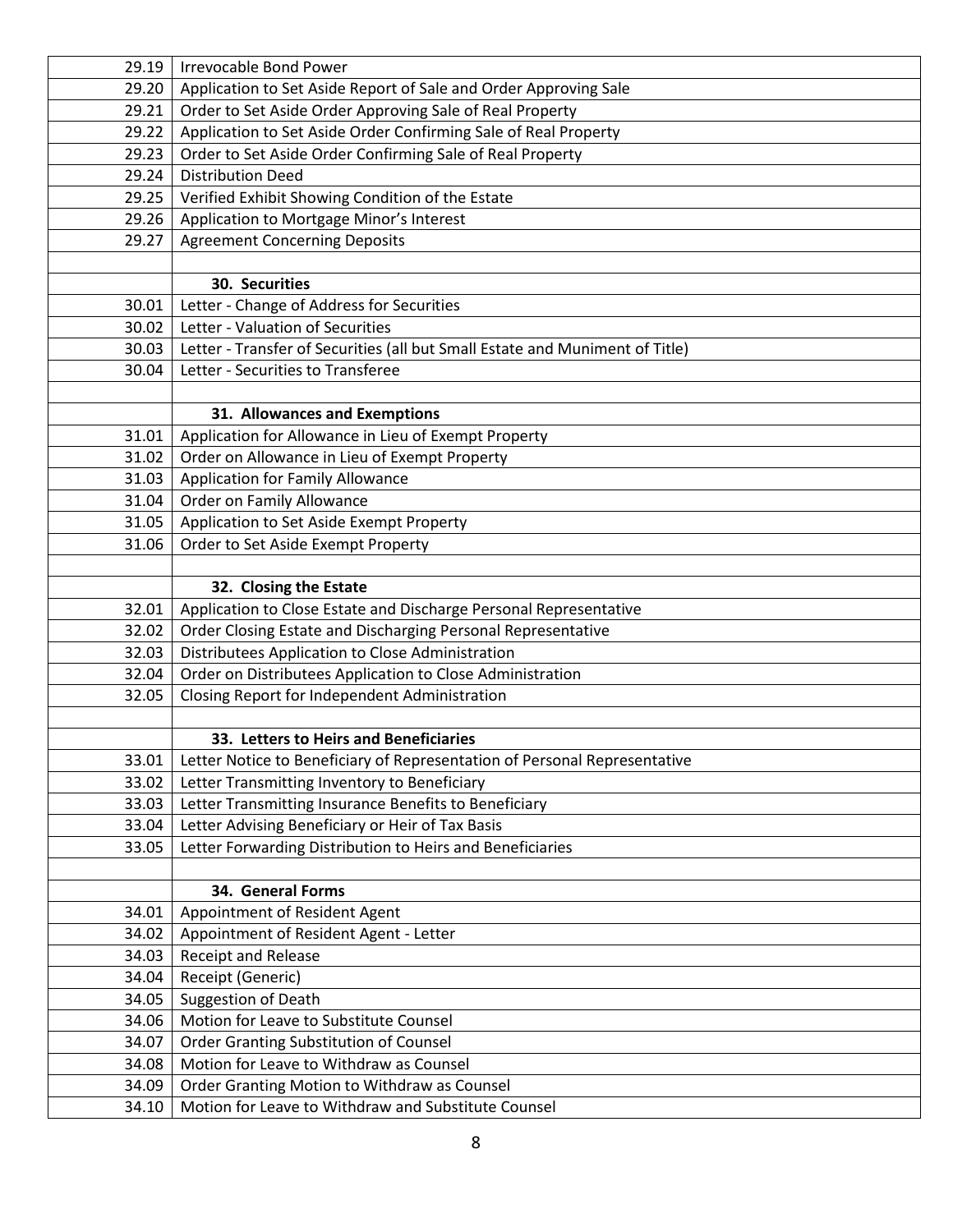| 34.11 | Order Granting Motion to Withdraw and Substitute Counsel              |
|-------|-----------------------------------------------------------------------|
| 34.12 | Application for Authority to Engage-Employ                            |
| 34.13 | Order for Authority to Engage-Employ                                  |
| 34.14 | Application to Deposit Funds Into Registry                            |
| 34.15 | Order t Deposit Funds Into Registry                                   |
| 34.16 | Application to Make Partial Distribution of Estate Assets             |
| 34.17 | Order to Make Partial Distribution of Estate Assets                   |
| 34.18 | Application to Withdraw Funds to Pay Comptroller                      |
| 34.19 | Order to Withdraw Funds to Pay Comptroller                            |
| 34.21 | Chapter 456 Agreement Regarding Decedents Trust and Escrow Account    |
| 34.22 | Chapter 456 Statement Regarding Decedents Trust and Escrow Account    |
| 34.23 | Order for Substitution of Redacted Copy of E-filed Will               |
| 34.24 | Order for Substitution of Redacted Copy of Inventory and Appraisement |
| 34.25 | Amendment or Supplement to Pleading in Open Court                     |
| 34.28 | Notice of Zoom Hearing                                                |
| 34.29 | Motion for Zoom Hearing                                               |
| 34.30 | Order on Motion for Zoom Hearing                                      |
| 34.31 | <b>Motion to Transfer Proceeding</b>                                  |
| 34.32 | <b>Order Granting Transfer of Proceeding</b>                          |
|       |                                                                       |
|       | 35. Miscellaneous Letters                                             |
| 35.01 | Letter Transmitting Verification of Funds on Deposit                  |
| 35.02 | Letter Transmitting Verification of Safekeeping                       |
| 35.03 | <b>Collect Insurance Benefits</b>                                     |
| 35.04 | Cancel Credit Cards an Charge Accounts                                |
| 35.05 | Change Records at Central Appraisal District                          |
| 35.06 | Advise Applicant, Executor, or Administrator of Hearing - Letter      |
| 35.07 | Document to Be Signed by Executor, Administrator, or Client - Letter  |
| 35.08 | Letter Advising of Portability Election                               |
| 35.09 | Letter to Institution Holding Decedent's Trust or Escrow Account      |
| 35.10 | Notify Tenant for Future Payments                                     |
| 35.11 | Notify Debtor of Future Payments                                      |



## Probate – Local Forms Table of Contents

| <b>Bexar County</b>                                                      |
|--------------------------------------------------------------------------|
| Order Authorizing Payment of Appointee Fee                               |
|                                                                          |
| <b>Dallas County</b>                                                     |
| Appointment of Resident Agent                                            |
| Receipt and Waiver of Notice                                             |
|                                                                          |
| <b>Harris County</b>                                                     |
| Order and Approval of Judge for Affidavit of Distributees - Small Estate |